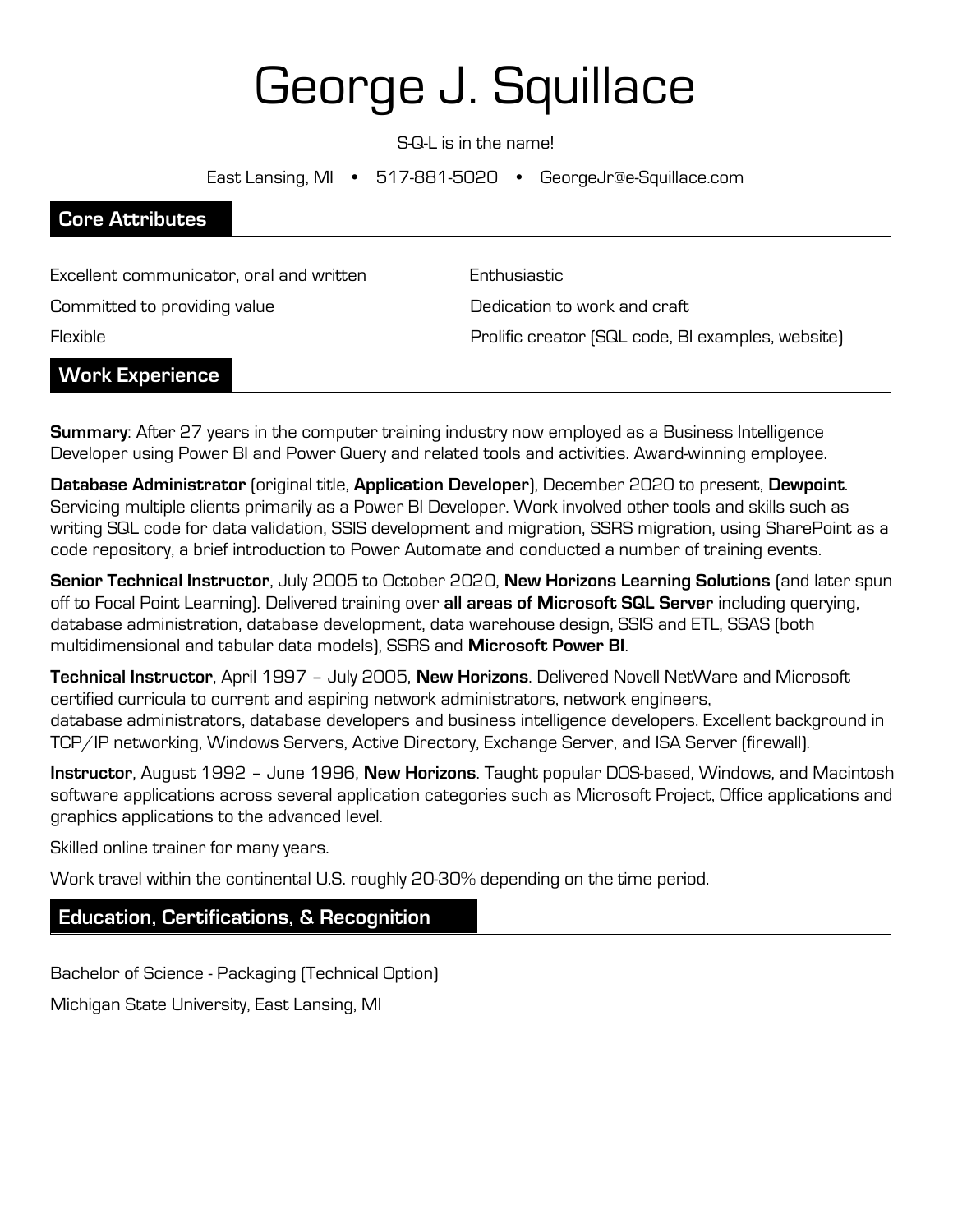## Education, Certifications, & Recognition, continued

Microsoft Certified Trainer Microsoft Certified: Azure Fundamentals Microsoft Certified Solutions Expert: Data Management and Analytics Charter Member (Power BI) Microsoft Certified Solutions Expert: Business Intelligence Microsoft Certified Solutions Expert: Data Platform Microsoft Certified Solutions Associate: SQL Server 2012/2014 Microsoft Certified Solutions Associate: Windows Server 2008

Dewpoint Rookie of the Year 2021 2007 President's Club Award (Employee of the Year) New Horizons Instructor of the Year 1995, 1998, & 1999 New Horizons Instructor of the Month, several instances

### **Activities**

Greater Lansing Area for SQL Server (GLASS) Power BI User Groups Lansing WordPress Meetup Church volunteer

A portfolio sample of some of my diagrams found at: http://www.e-squillace.com/techdiagrams-sqlserver











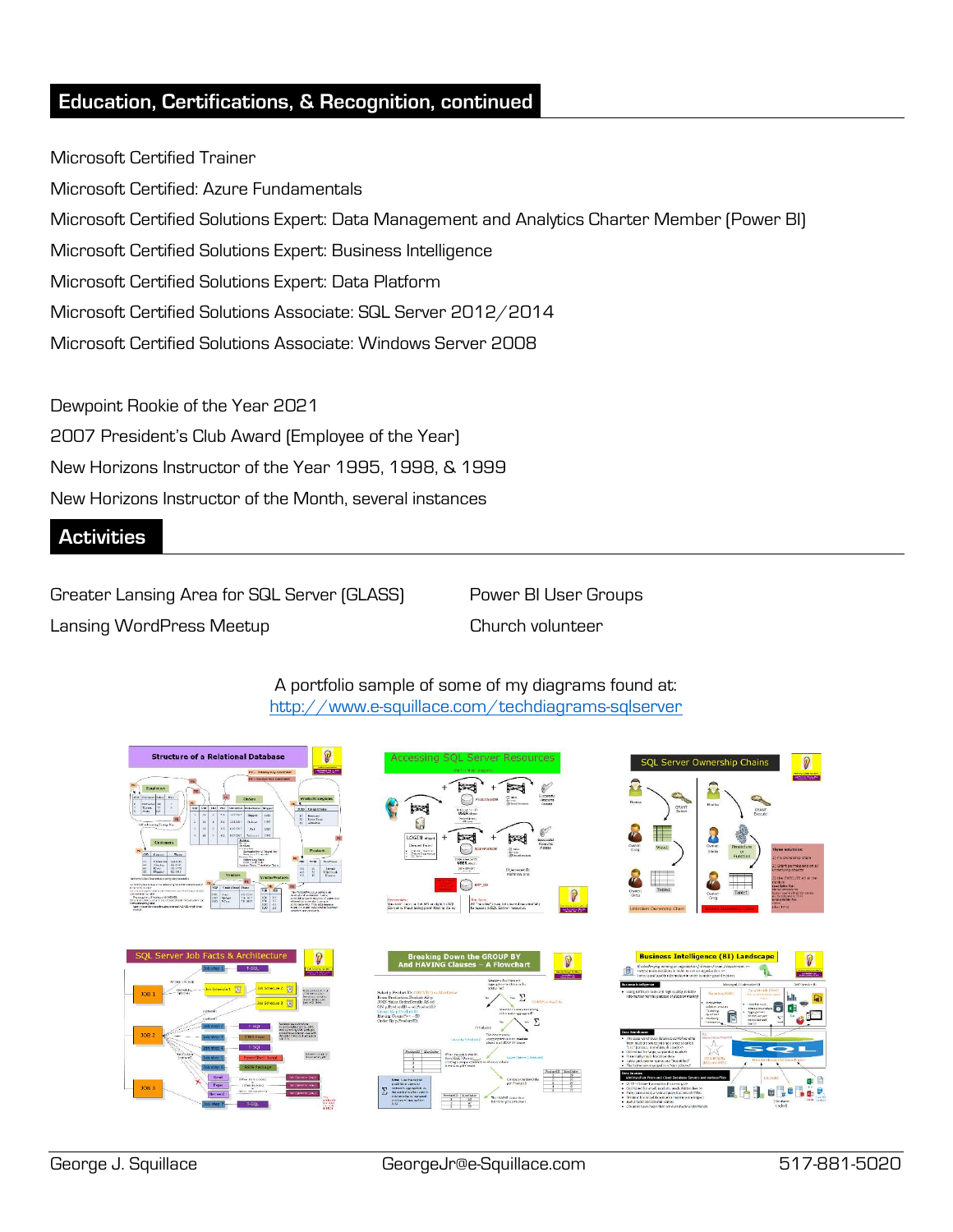# George J. Squillace

S-Q-L is in the name!

East Lansing, MI • 517-881-5020 • GeorgeJr@e-Squillace.com

## List of Skills

## Querying skills

| SELECT, INSERT, UPDATE, DELETE statements  | JOINs                           |  |
|--------------------------------------------|---------------------------------|--|
| WHERE, GROUP BY and aggregations, ORDER BY | UNION, EXCEPT, INTERSECT, APPLY |  |

Database Development skills

Table and Schema creation

Index design and implementation (clustered, non-clustered, columnstore)

Views, Stored Procedures, User Defined Functions and DML Triggers (basic)

| <b>Database Administration skills</b>         |                                |
|-----------------------------------------------|--------------------------------|
|                                               |                                |
| Installation and configuration                | Instance and database security |
| Backup, restore and disaster recovery         | Job automation                 |
| Alert configuration                           | Import and export data         |
| Monitoring                                    |                                |
| <b>Database Warehousing &amp; SSIS skills</b> |                                |
|                                               |                                |

Debugging Incremental ETL design Dimensional Modeling, Fact & Dimension table design SSIS Control Flow – Tasks, Containers, Precedence Constraints SSIS Data Flow – Sources, Destinations, Transformations Production and deployment – SSIS Catalog, Environments, Variables